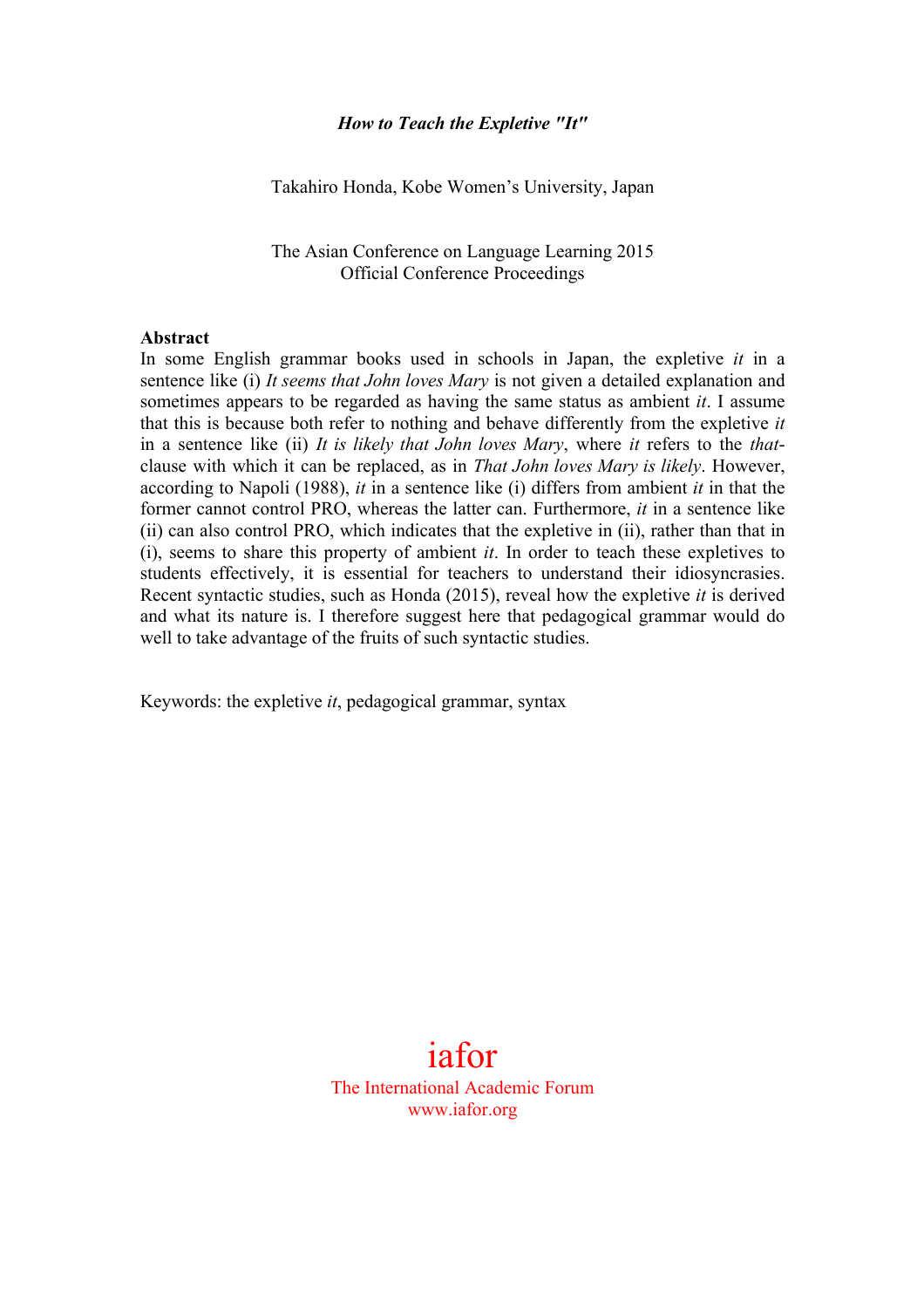### **Introduction**

In this paper, I discuss how English L2 students can be taught what we call the expletive *it*. This appears in sentences like that in (1).

(1) It seems that John loves Mary.

(Honda 2015: 307)

For native speakers of Japanese, this kind of sentence is difficult to understand. This is because Japanese does not have expletives like the English expletive *it*. Such expletives are not associated with any obvious meanings, and thus cannot be translated into Japanese.

Thus, teaching this kind of sentence to Japanese learners of English can be problematic, and the question arises as to how it might best be done. Note that the complement clause in (1) is easy enough to teach Japanese learners. The *that*-clause *that John loves Mary* can be translated into Japanese as *John-ga Mary-o aisiteiru*. In contrast, the matrix clause cannot be translated so straightforwardly.

Some school grammar books in Japan explain that the expletive *it* in (1) has the same status as what we call ambient *it* in a sentence like (2).

(2) It is cold today.

Note that *it* in (2) has the same status as *it* in (1), in that neither has semantic content, and neither can be translated into Japanese. Consider now the expletive *it* in (3).

(3) It is likely that John loves Mary.

(Honda 2015: 307)

In English classroom instructions, Japanese teachers often explain that the *it* in (3) refers to the *that*-clause with which it can be replaced. This indicates that the sentence in (4) has the same meaning as that in (3).

(4) That John loves Mary is likely.

In contrast, note that the *it* in (1) cannot be replaced by the *that*-clause, as in (5).

(5) \*That John loves Mary seems.

Thus, it seems that the expletives in (1) and (3) differ in certain respects. This may be why some English grammar books for Japanese students explain that the expletives in (1) and (2) have the same status, and that they both differ from the expletive in (3).

(ibid.)

(ibid.)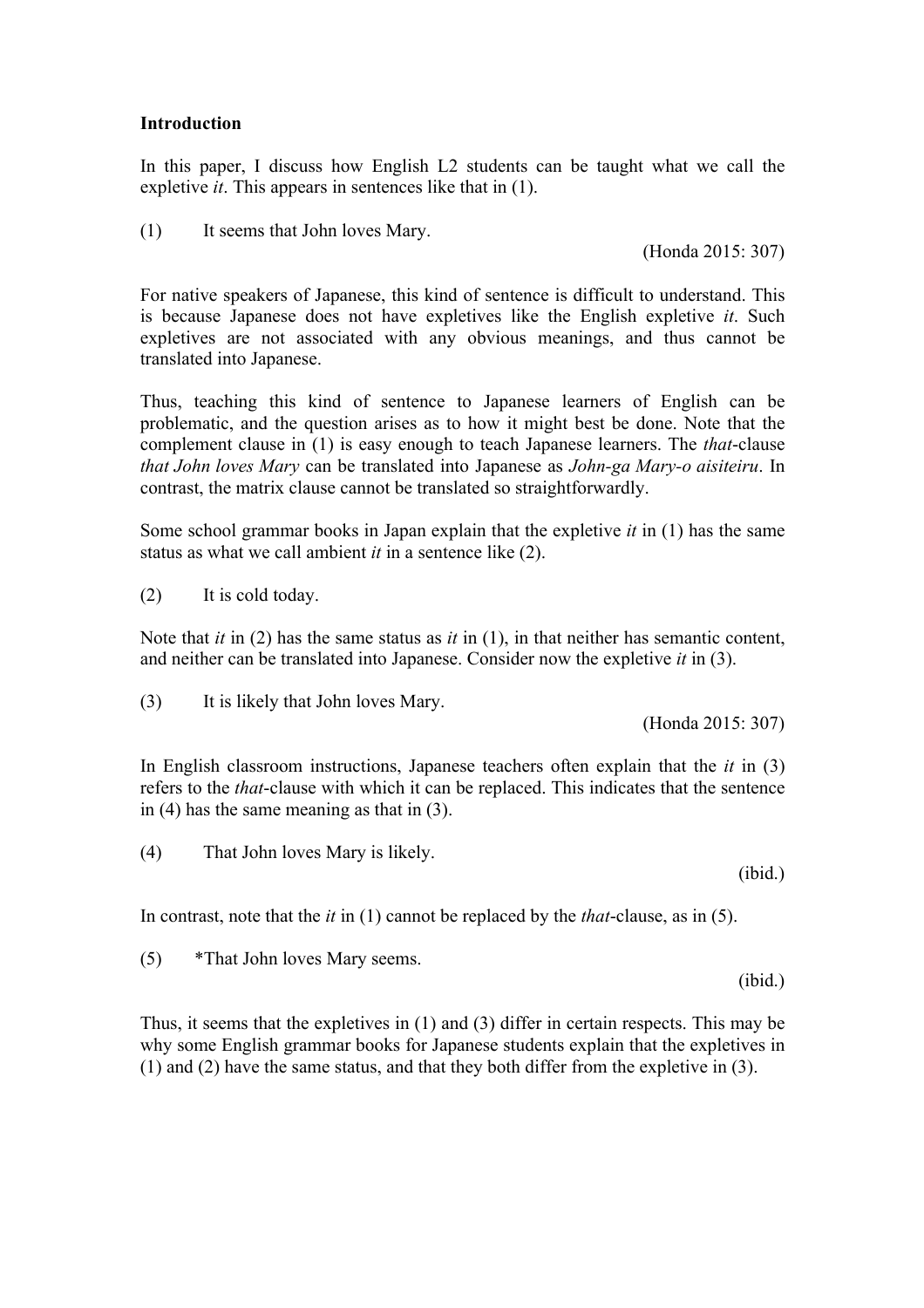# **Three Types of Expletives**

Judging from the facts above, there appears to be no problem for current classroom instruction. It seems natural to explain that the expletives in (1) and (2) are two of a kind, and that the expletive in (3) is of a different kind.

However, recent syntactic study has revealed certain counterexamples to this explanation. Let us consider these and then discuss how the expletive *it* may be taught.

First, consider the sentences in (6).

| (6) | a. *It seems enough that John died [PRO to upset me]. |                    |
|-----|-------------------------------------------------------|--------------------|
|     |                                                       | (Napoli 1988: 329) |

b. It got cold enough [PRO to snow].

(ibid.: 327)

As can be seen in these examples, sentence (6a) is unacceptable, whereas sentence (6b) is acceptable.

According to Napoli (1988), ambient *it* can control PRO, as it does in (6b). PRO refers to the subject of the infinitive and is not phonetically realized. In other words, the subject of the infinitive is the same as that of the matrix clause in (6b). On the other hand, the expletive *it* in (6a) cannot control PRO, and this is why (6a) is unacceptable. Interestingly, however, the expletive *it* in (7) can control PRO.

(7) It's likely enough that John did it [PRO to convince me we ought to question him].

(ibid.: 328)

With regard to the control of PRO, the expletive *it* in (7), which is the subject of the predicate *is likely*, seems to be of the same kind as ambient *it*, rather than being the same as the expletive *it* in (6a), which is the subject of the verb *seem*. Such examples contradict the school grammar book explanation mentioned above.

In addition, a new question arises here: Why do ambient *it* and the expletive *it* in (7) behave similarly?

## **Derivations under Minimalism**

In order to solve these puzzles, the manner in which expletives are introduced in the syntactic derivation needs to be clarified. Let us consider how expletives are treated under Minimalism (see Chomsky 2001).

English has two expletives, namely *there* and *it*. The expletive *there* is generally said to appear in existential and unaccusative sentences, as in (8a) and (8b), respectively.

- (8) a. There is someone in the room.
	- b. There appeared a ship on the horizon.

(Fujita & Matsumoto 2005: 58)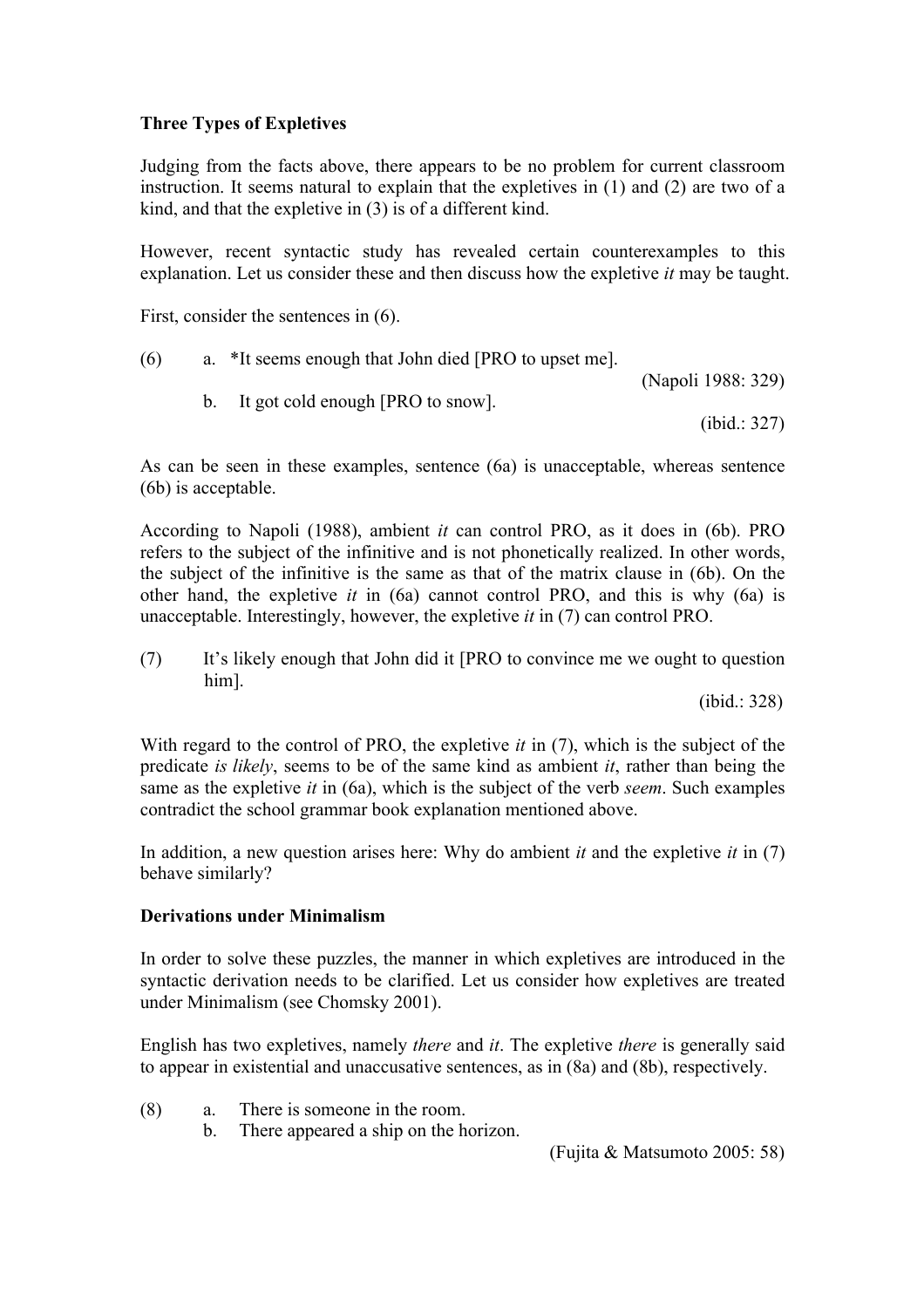With regard to how these sentences are derived, within the recent minimalist framework, sentences are built up through the operations *Merge* and *Agree*. For example, sentences like that in (9a) are derived through the derivation shown in (10).

| (9)  | a.             | John broke the vase.                                                                                                                                                                                                              |
|------|----------------|-----------------------------------------------------------------------------------------------------------------------------------------------------------------------------------------------------------------------------------|
|      | h.             | The vase broke.                                                                                                                                                                                                                   |
| (10) | a.             | $[\nabla_{\mathbf{P}}$ break $[\nabla_{\mathbf{P}}]$ the vase                                                                                                                                                                     |
|      | b.             | $\lceil v^* \rceil$ $V^*$ $\lceil v \rceil$ break $\lceil p \rceil$ the vase $\lceil \rceil$                                                                                                                                      |
|      | $\mathbf{c}$ . | $\lceil v^*P \rceil_{\text{DP}}$ John] $\lceil v^* v^* \rceil_{\text{VP}}$ break $\lceil_{\text{DP}}$ the vase]]]                                                                                                                 |
|      | d.             |                                                                                                                                                                                                                                   |
|      | e.             | $t_i$ $\left[\sqrt{\nu^*} \sqrt{\nu^*} \right]$ [vp break $\left[\sqrt{\nu^*} \ln \nu \right]$ [vertless]<br>$\lceil_{\text{TP}} \rceil_{\text{DP}}$ John $\rceil_{\text{i}} \lceil_{\text{T'}} \text{T} \rceil_{\nu^* \text{P}}$ |

First, the verb *break* merges with its complement *the vase*. These two elements constitute a verb phrase (VP). In (10b),  $v^*$  is the transitive light verb. Whether a verb is transitive or intransitive in a sentence depends on its light verb. The transitive light verb has two main tasks. One is to assign accusative Case to the verb's complement, i.e., the internal argument, in this case, *the vase* in (10). The other task of the light verb is to merge an external argument; in this case, *John* is merged in (10). Then, T(ense) merges with *v*\*P. T has an EPP-feature, thereby requiring something to fill its specifier position. The specifier of TP corresponds to the subject position of a sentence. The nearest element that matches the EPP-feature is the external argument *John*, making *John* the subject of the sentence in (9a). *John* agrees with T and is raised to the specifier position of TP, and is assigned nominative Case by T. For expository purposes, I avoid mentioning here the feature-inheritance proposed in Chomsky (2008).

Let us return now to the derivation of the intransitive counterpart of (9a), i.e., the sentence in (9b). In this regard, consider the derivation in (11).

(11) a.  $[vP]$  [ $[vP]$  break [ $DP$ ] b.  $\left[\begin{array}{cc} \n\sqrt{2} & \sqrt{2} \\
\sqrt{2} & \sqrt{2} \\
\sqrt{2} & \sqrt{2} \\
\sqrt{2} & \sqrt{2} \\
\sqrt{2} & \sqrt{2} \\
\sqrt{2} & \sqrt{2} \\
\sqrt{2} & \sqrt{2} \\
\sqrt{2} & \sqrt{2} \\
\sqrt{2} & \sqrt{2} \\
\sqrt{2} & \sqrt{2} \\
\sqrt{2} & \sqrt{2} \\
\sqrt{2} & \sqrt{2} \\
\sqrt{2} & \sqrt{2} \\
\sqrt{2} & \sqrt{2} \\
\sqrt{2} & \sqrt{2} \\
\sqrt{2} & \sqrt{2} \\
\sqrt{2} & \sqrt{2} \\
\sqrt$ c.  $\left[\begin{array}{cc} \n\text{Tr} \text{T} \left[\begin{array}{cc} v \text{P} \end{array} v \left[\begin{array}{cc} v \text{P} \end{array} \text{break} \left[\begin{array}{cc} v \text{P} \text{} \text{the} \text{vase} \end{array}\right]\right]\n\right]\n\right]$ d.  $[\text{TP} [\text{DP} \text{ the } \text{vase}]_i [\text{TP} \text{ T} [\text{VP} \text{ V} [\text{VP} \text{ break} \text{ I} \text{ I} \text{ ]}]]]$ 

The first step, in (11a), is the same as that in (10a). Then, VP merges with  $v$ , which in this case determines the verb to be intransitive. This light verb does not assign accusative Case to the internal argument, nor does it merge an external argument. Then, T merges with *v*P. The nearest element that matches the EPP-feature on T is the internal argument *the vase* in (11c). Thus, the internal argument agrees with T and is raised to the specifier position of TP, becoming the subject of the sentence in (9b). Additionally, the internal argument is assigned nominative Case by T.

Let us now consider the derivations of the sentences in (12).

- (12) a. The ship appeared on the horizon.
	- b. There appeared a ship on the horizon.

(Fujita & Matsumoto 2005: 58)

According to Fujita & Matsumoto (2005), (12a) and (12b) share the base structure shown in  $(13a)$  to  $(13c)$ .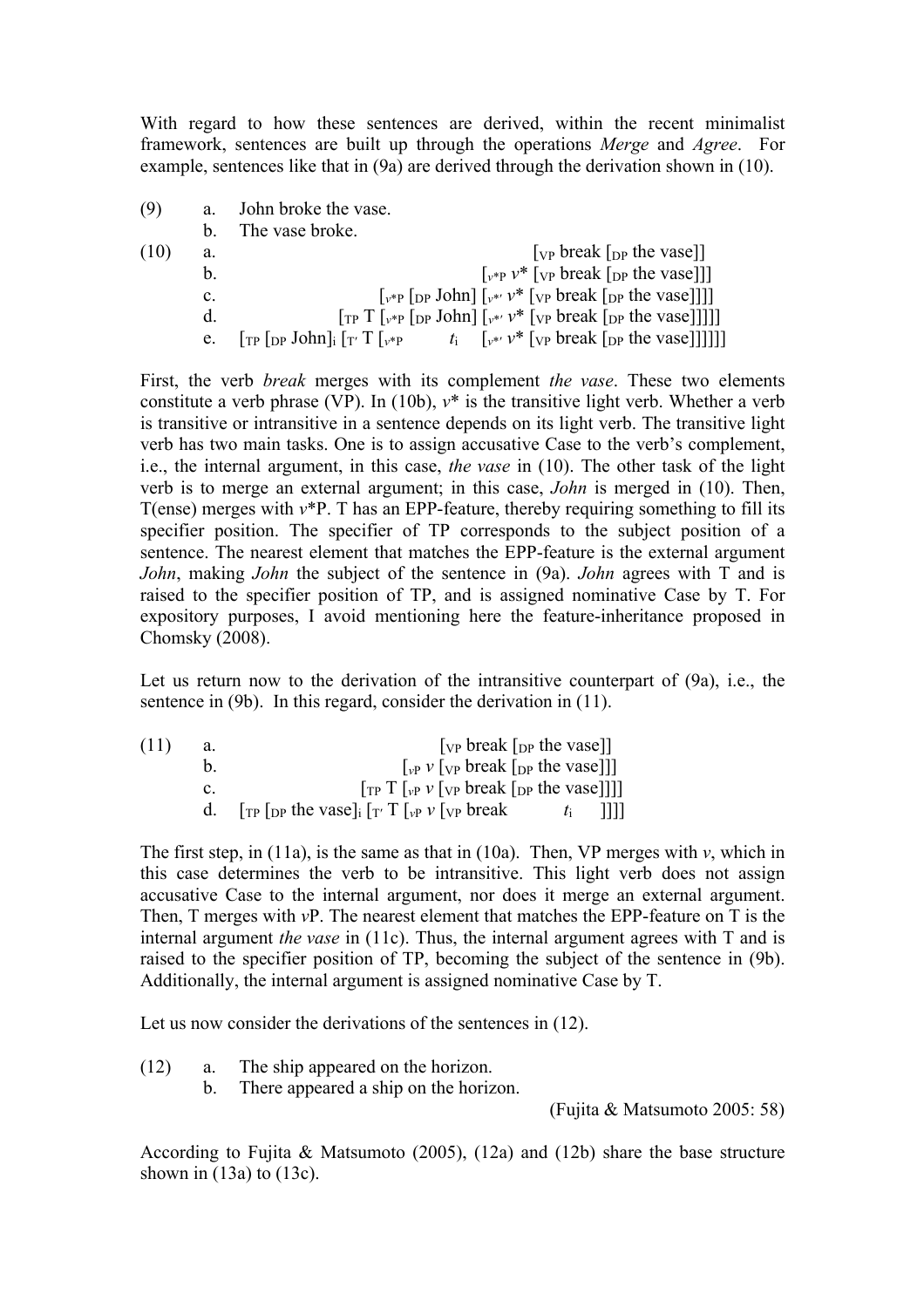| (13) | a. | $[\nu_{\rm P}$ appear $[\nu_{\rm P}$ the ship]                                        |
|------|----|---------------------------------------------------------------------------------------|
|      | h. | $[\n \psi_{\rm P} \nu \nu_{\rm P}]$ appear $[\n \nu_{\rm P} \rho$ the ship $\nu$      |
|      | C. | $[\text{TP} \ T$ [ <sub>vP</sub> v [ <sub>VP</sub> appear [ <sub>DP</sub> the ship]]] |
|      |    |                                                                                       |

At the point of the derivation at (13d), two options are available. Note that the phrase *the ship* actually has the structure in (14).

 $(14)$  [DP the [NP ship]]

The Determiner (D) selects an NP as its complement. Thus, what is raised to the specifier position of TP, which is marked  $\langle \alpha \rangle$  in (13d), can be either the string *the ship* or the D on its own, i.e., *the*. If the whole DP, namely *the ship*, is raised to the specifier position of TP, (12a) is derived. However, if only the D is raised to the specifier position of TP, it is phonetically realized as *there* and (12b) is derived. Fujita & Matsumoto (2005) propose that the expletive *there* is originally the D, i.e., *the*. This proposal might explain why sentences like that in (15) are unacceptable.

(15) \*There appeared the ship on the horizon.

If the expletive *there* is originally *the*, it is impossible to derive a sentence like that in (15), where two Ds are required.

Note that the D *the* is the head of the DP in (14). Therefore, what agrees with T is not the noun or the NP but the D. This is why T can agree with either the DP as a whole or D on its own.

#### **The Derivation of Expletive** *It*

In Honda (2015), I applied the above analysis to the expletive *it*. To my present knowledge, a *that*-clause is usually analyzed as a CP, but I assume a structure like that in (16) for *that*-clauses.

(16)  $\left[ \nabla P \Delta \left[ \nabla P \Delta \right] \right]$ 

(Honda 2015: 312)

In (16), Δ is a D that is phonetically null and selects a CP, namely a *that*-clause. I further assume that a CP cannot agree with T.

Let us return to the case of the sentences in (1) and (3). I propose that the structures underlying (1) and (3) are those in (17) and (18), respectively. I assume that the verb *seem* directly selects a CP, as in (17), but that the adjective *likely* selects a DP, as in (18).

- (17)  $\left[ \frac{\text{Cp C}}{\text{Cp C}} \right]$   $\left[ \frac{1}{\text{Cp C}} \right]$   $\left[ \frac{1}{\text{Cp C}} \right]$   $\left[ \frac{1}{\text{Cp C}} \right]$   $\left[ \frac{1}{\text{Cp C}} \right]$   $\left[ \frac{1}{\text{Cp C}} \right]$
- (18)  $\left[\frac{\text{Cp C}}{\text{Cp C}} \right]_{\text{TP}} \leq \alpha > \left[\frac{\text{T}}{\text{T}} \right]_{\text{VP}} \nu \left[\frac{\text{Cp}}{\text{Cp}} \right]_{\text{AP}} \text{ likely} \left[\frac{\text{Dp A}}{\text{Cp}} \right]_{\text{CP}} \text{ that John loves Mary}}$

As might be expected on the basis of the discussion above, in (18), there are two options to fill the position marked <α>. One is to raise the whole *that*-clause, i.e., the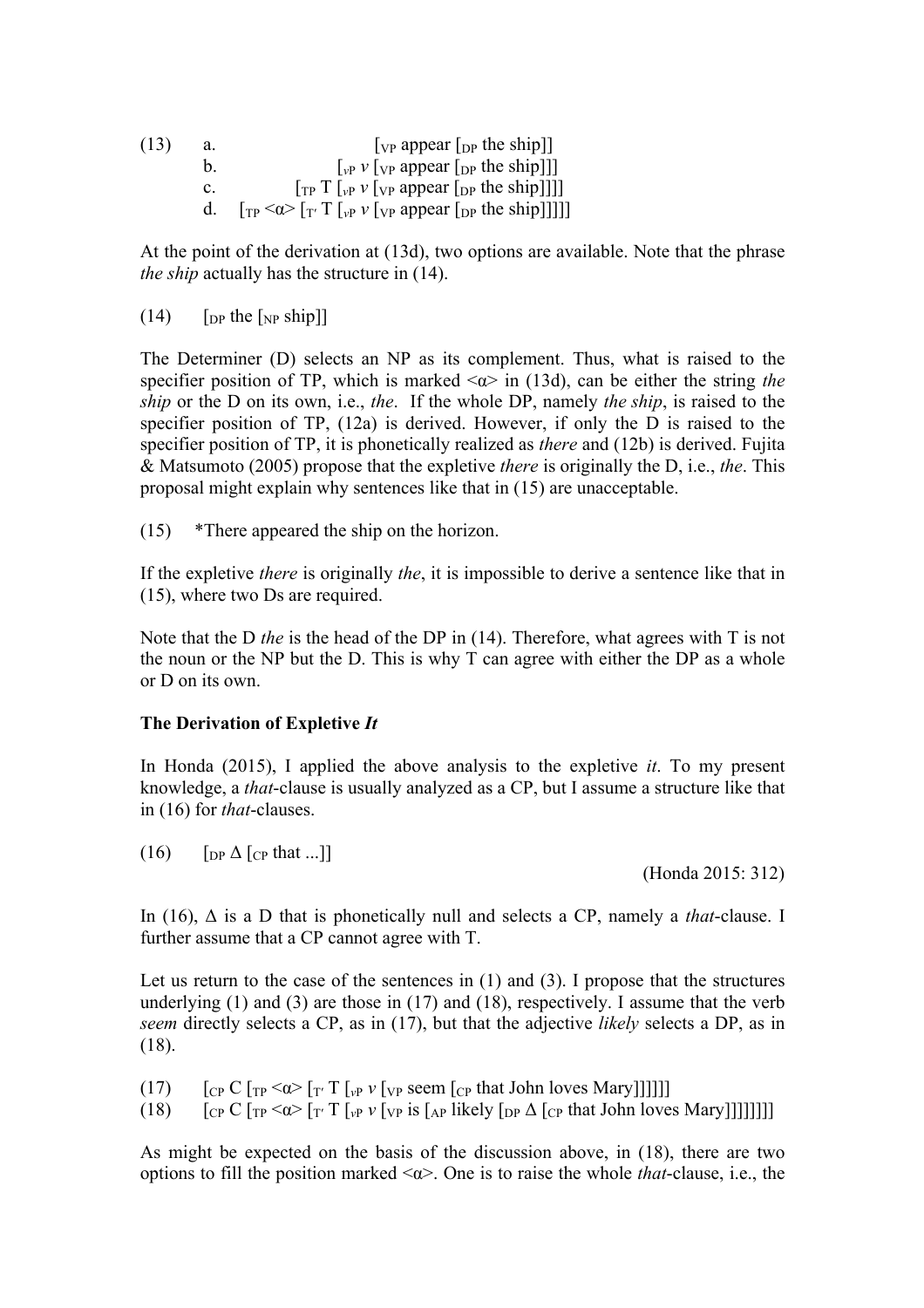DP as a whole is raised to the subject position. This is how the sentence in (4) is derived, with the DP being assigned nominative Case by T. The other option is to raise only the D, namely  $\Delta$  in (18). By this option, the *that*-clause remains in situ, and  $\Delta$  is raised to the subject position and assigned nominative Case. I assume that if  $\Delta$  is assigned Case, it is phonetically realized as *it*. This, in my veiw, is the origin of the expletive *it*. Furthermore, I assume that Δ inherits the semantic features of the *that*clause, making the sentence in (7) acceptable.

In contrast to (18), the structure in (17) does not contain  $\Delta$ , and, as assumed above, a CP cannot agree with T. This makes it impossible for the *that*-clause to be the subject of the sentence, as in the case of (5). In such a view, there is no option to fill the  $\langle \alpha \rangle$ position in (17), and I therefore assume that the expletive *it* is inserted as a last resort repair strategy. Thus, the expletive *it* brings nothing other than the features to agree with T. This is why the expletive *it* in *seem*-sentences, such as that in (6a), cannot control PRO. According to Napoli (1988), an element that is not assigned any thematic role cannot control PRO; the ungrammaticality of (6a) follows.

The above discussion suggests that the expletives in (1) and (3) have different origins. Honda (2015) shows evidence for this claim, as in (19).

(19) ?\*It [is likely that John loves Mary] and [seems that Bill loves Sue].

(Honda 2015: 314)

According to Honda (2015), the unacceptability of (19) suggests that one type of the expletive *it* cannot be substituted for the other type.

In addition, the expletive, which is originally Δ, also differs from ambient *it*. Ambient *it* is a kind of argument, rather than an expletive. Chomsky (1981) classifies ambient *it* as a quasi-argument, and, as Fujita & Matsumoto (2005) points out, ambient *it* can be replaced by an ordinary argument, as in (20b).

(20) a It rained. b. Blood rained.

(Fujita & Matsumoto 2005: 34)

The analysis of *that*-clauses as either DPs or CPs also explains a further fact. Consider the sentences in (21) and (22).

- (21) a. Mary asked what time it was.
	- b. Mary asked the time.
	- c. It was asked what time it was.
- (22) a. Mary wondered what time it was.
	- b. \*Mary wondered the time.
	- c. \*It was wondered what time it was.

(Chomsky 1995: 32-33)

As we can see in (21b), the verb *ask* selects a DP as its complement, as reflected by the structure in (23).

(23) [VP ask  $\lceil \ln \Delta \rceil$  [CP what time it was]]]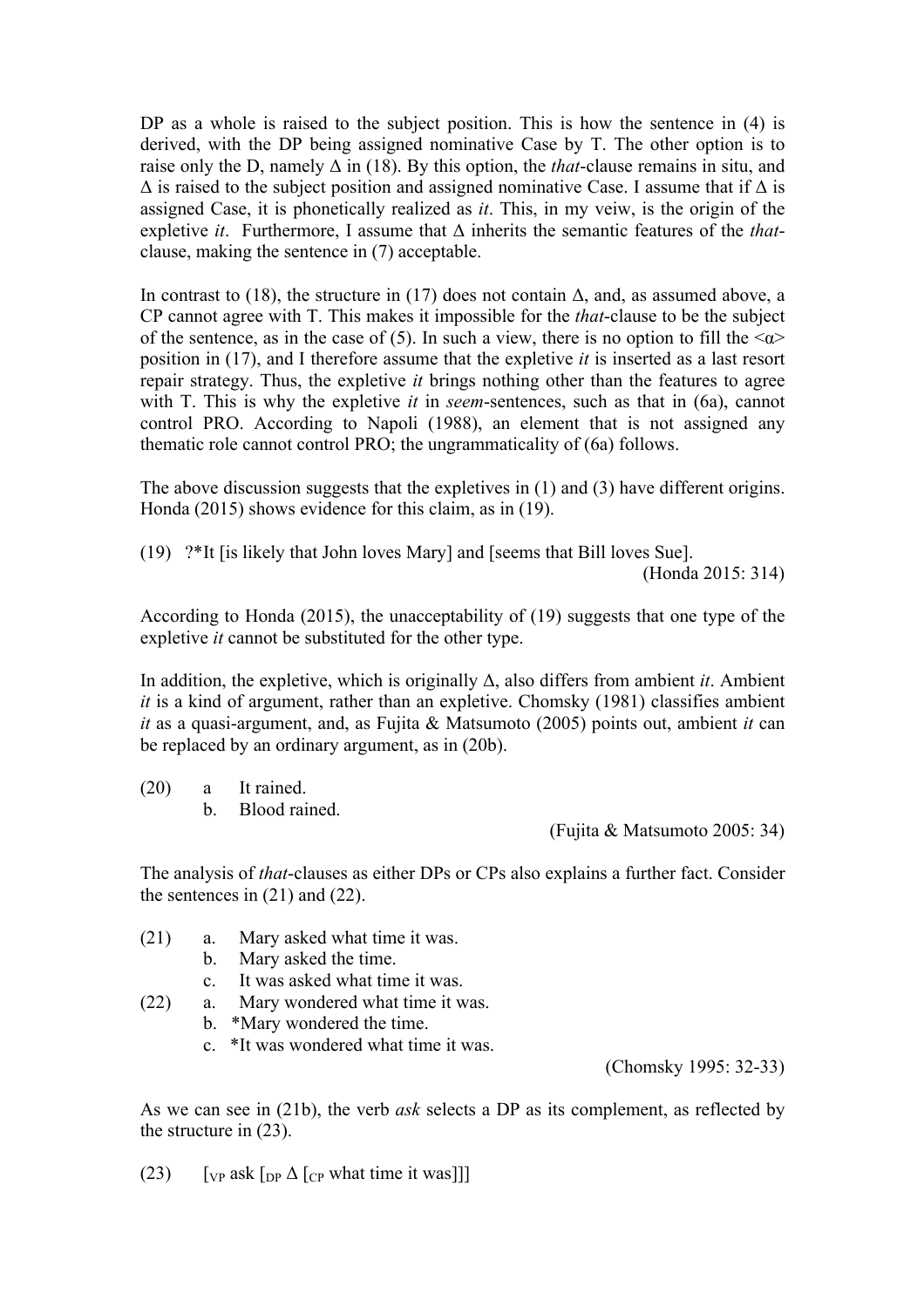Thus, when such a sentence is passivized,  $\Delta$  is raised to the subject position and assigned nominative Case, instead of the external argument in the active sentence. Thus, Δ is phonetically realized as *it*, and (21c) is derived.

On the other hand, the verb *wonder* selects a CP as its complement, with the structure in (24).

(24)  $\lceil \text{VP} \text{ wonder} \rceil \lceil \text{CP} \text{ what time it was} \rceil$ 

The verb *wonder* does not select a DP, which is why (22b) is unacceptable. Furthermore, this indicates that there is no Δ in the complement of the verb *wonder*, which explains that there is no way to derive a sentence like (22c). One might wonder why it is impossible to fill the subject position of (22c) as a last resort repair strategy. In this regard, I assume that passive sentences like (21c) are derived from the structure in (25).

(25)  $\left[\frac{\text{Cp C}}{\text{Cp C}}\right]$   $\left[\frac{\text{Cp C}}{\text{Cp C}}\right]$   $\left[\frac{\text{Cp C}}{\text{Cp C}}\right]$   $\left[\frac{\text{Cp C}}{\text{Cp C}}\right]$   $\left[\frac{\text{Cp C}}{\text{Cp C}}\right]$   $\left[\frac{\text{Cp C}}{\text{Cp C}}\right]$ 

Based on Hornstein, Martins & Nunes (2008), I assume that passive verbs consist of VPs and participle (Part) phrases whose head is the passive morpheme *-en*. Additionally, I suggest that the passive morpheme requires that something fill its specifier position, marked  $\langle \alpha \rangle$  in (25), as T does. I assume that the last resort repair strategy of inserting the expletive *it* is only available in the specifier position of T. Thus, there is no way to satisfy the requirement of the passive morpheme in (22c), as (22c) does not contain  $\Delta$ . This assumption is validated by the absence of impersonal passive sentences like (26) in English.

(26) \*It was danced.

If the expletive *it* could be inserted in the specifier position of PartP, (26) would be acceptable.

## **Educational Implications**

The above discussion set out the differences among (1), (2), and (3) with regard to expletive *it*. Let's discuss the implication for pedagogical grammar. It would appear that it is incorrect to teach English L2 students that the expletives in (1) and (2) are the same, or to treat these expletives as equals. Despite sometimes being classified as the same, they are quite different from each other. In my view, English L2 teachers may make error because they are unware of the existence of sentences like that in (20b). In fact, *it* in (2) is not an expletive, but rather a kind of argument of the verb, and one that does not have counterpart in Japanese.

Perhaps the most problematic aspect of this situation is that English L2 teachers fail to show students the correct picture of the expletive *it* in (1). Indeed, the expletive *it* that Japanese junior high school students encounter for the first time is that in sentences like (27a), according to the current course of study for lower secondary school (MEXT 2008).

(27) a. It is important (for us) to study English.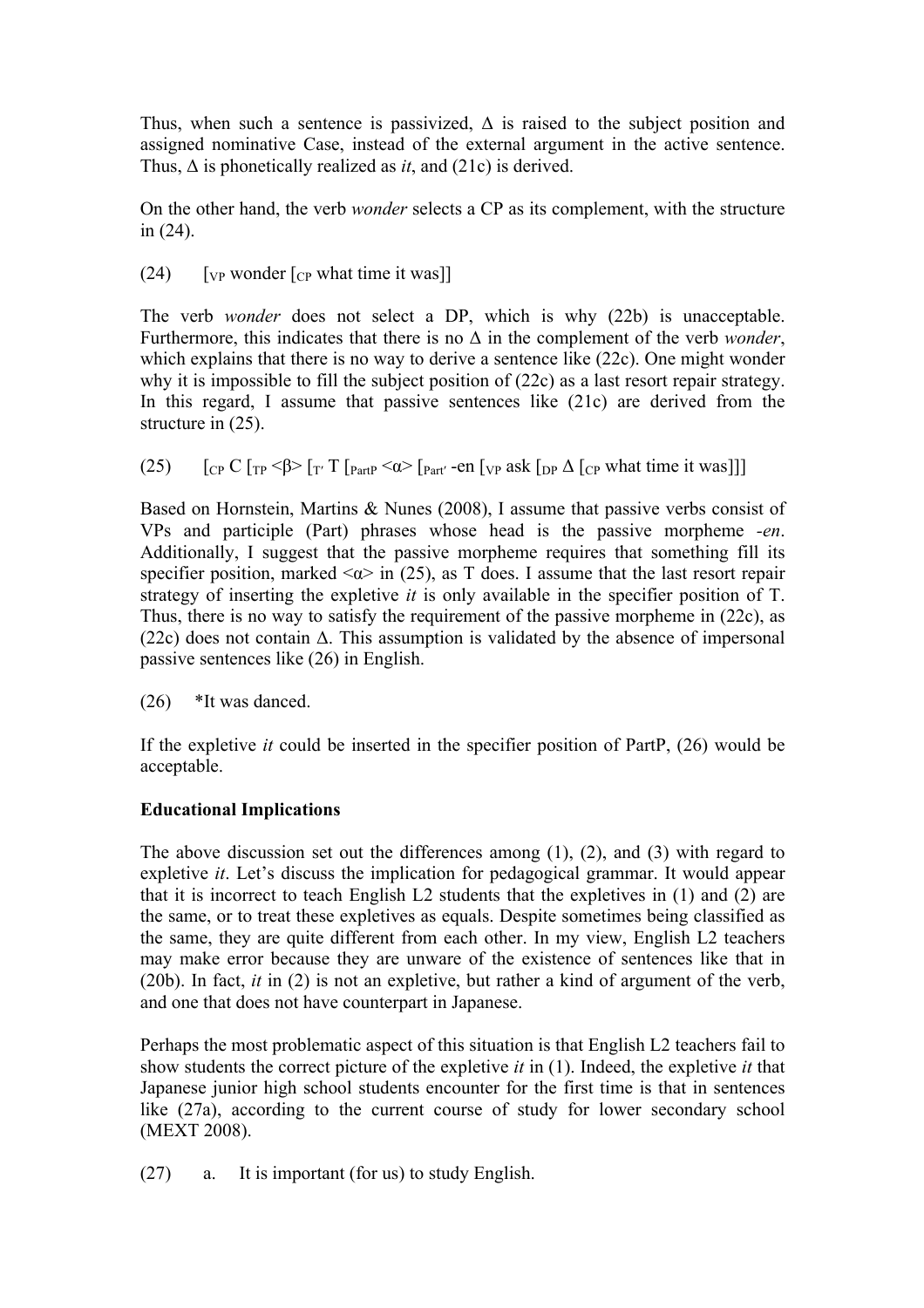b. (For us) to study English is important.

Note that the expletive *it* in (27a) is of the same kind as that in (3), because it can be replaced by an infinitive clause, as in (27b). This suggests a strong possibility that students might believe that the expletive *it* can always be replaced by a clause that appears in the same sentence. Such a belief can cause a problem when Japanese senior high school students encounter a sentence like that in (1). Worse still, students may come across sentences like those in (28).

- (28) a. John seems to love Mary.
	- b. John is likely to love Mary.

(Honda 2015: 307)

Such examples may lead students to believe that the predicate *seem* behaves in the same way as does the predicate *is likely*. In fact, they do have the same structure if the complement clause is infinitival, as in (29) and (30).

- (29)  $\left[ \int_{\mathbb{C}^p} C \left[ \int_{\mathbb{T}^p} \int_{\mathbb{C}^p} \int_{\mathbb{T}^r} \int_{\mathbb{T}^p} \int_{\mathbb{T}^p} \int_{\mathbb{T}^p} \int_{\mathbb{T}^p} \int_{\mathbb{T}^p} f_i \right]_{\mathbb{T}^p} \right]$
- (30)  $\int_{CP} C \int_{TP} J \phi \ln i \int_{T'} T \int_{VP} \nu \int_{VP} i \sin \left[ \frac{1}{4} \pi \frac{J}{2} \right] \times \int_{TP} i \sin \left[ \frac{1}{4} \pi \frac{J}{2} \right]$

However, the predicate *seem* and the predicate *is likely* have different structures if the complement clause is finite, as seen above. These facts may well confuse English L2 students, and I assume that most teachers are unable to explain them, as the current pedagogical grammar in Japan does not address the different status of the expletives in (1) and (3).

The question arises: How should English L2 students be taught sentences with expletive *it*? I believe that it may be both difficult and ineffective to teach them the syntactic derivations. A straightforward approach would be to tell them that there are three types of *it* other than the personal pronoun, and to demonstrate unacceptable sentences such as those discussed above. Whereas it is natural and essential to make an issue of unacceptable sentences in syntactic studies, it is relatively rare to do so in classroom instruction. However, I believe that showing English L2 students the unacceptable sentences in this particular case will provide them the opportunity to understand the underlying structure of such sentences. Only through such unacceptable sentences can one come to understand the underlying difference between constructions.

Furthermore, it is essential for English L2 teachers to understand how sentences with expletives are derived. When such teachers are asked why the expletive *it* in a *seem*sentence cannot refer to a *that*-clause, whereas the expletive *it* in sentences like (3) and (27a) can, many might say, "Just remember the correct sentences!" without referring to syntactic knowledge of expletives. In addition, note that the above discussion also implies that the *that*-clauses in (1) and (3) differ. Thus, attention needs to be given not only to the expletive *it* but also the *that*-clause in English L2 instruction.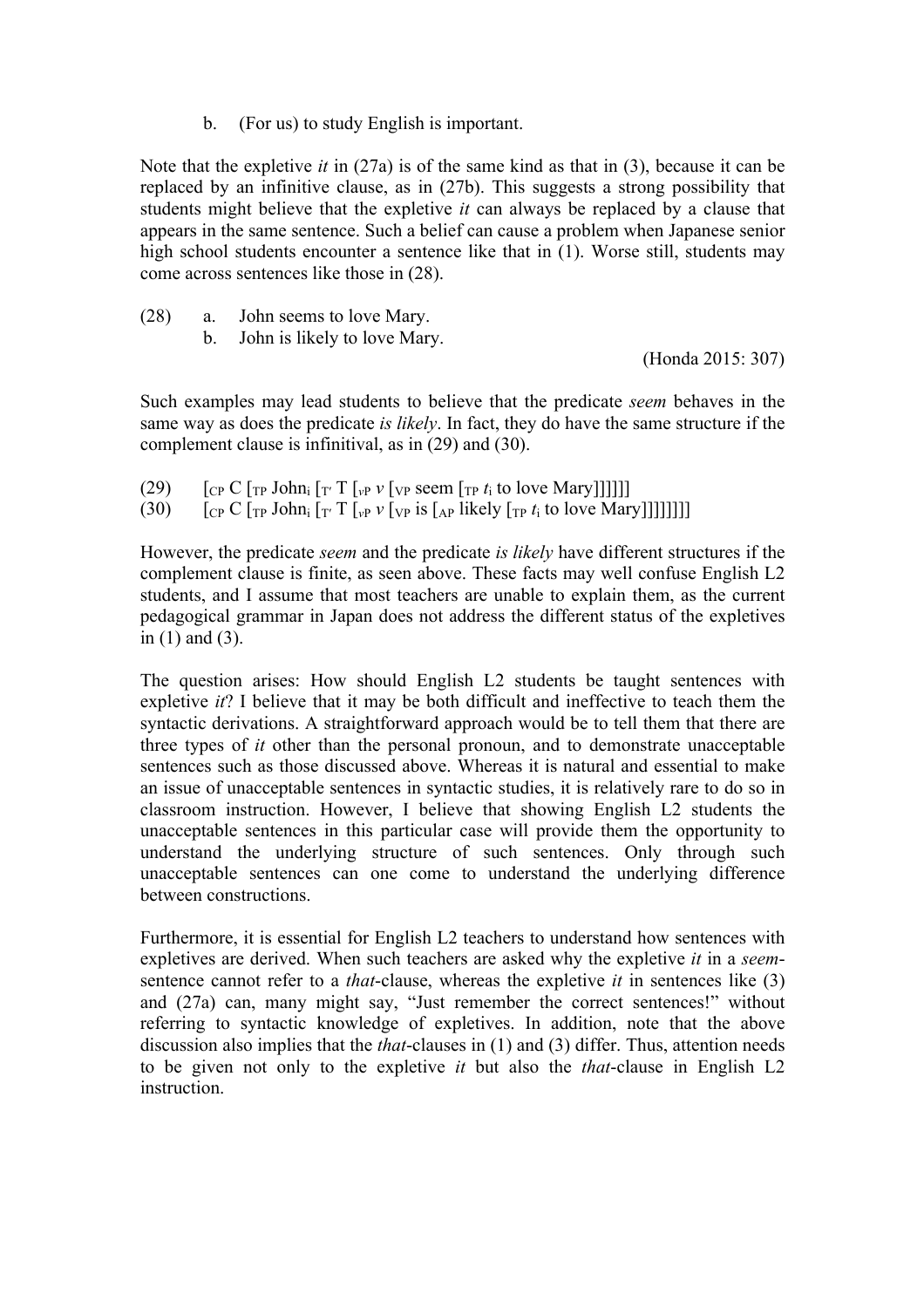## **Concluding Remarks**

As the discussion above has shown, syntactic studies have clarified why the expletive *it* behaves differently among the sentences in (1), (2), and (3). Syntactic studies within the framework of Minimalism have offered a more detailed explanation of aspects that are not explained by current pedagogical grammar. Thus, I conclude that pedagogical grammar would do well to take advantage of the elucidation offered by recent syntactic studies. This may lead English L2 students to a better understanding of difficult concepts like the expletive *it*.